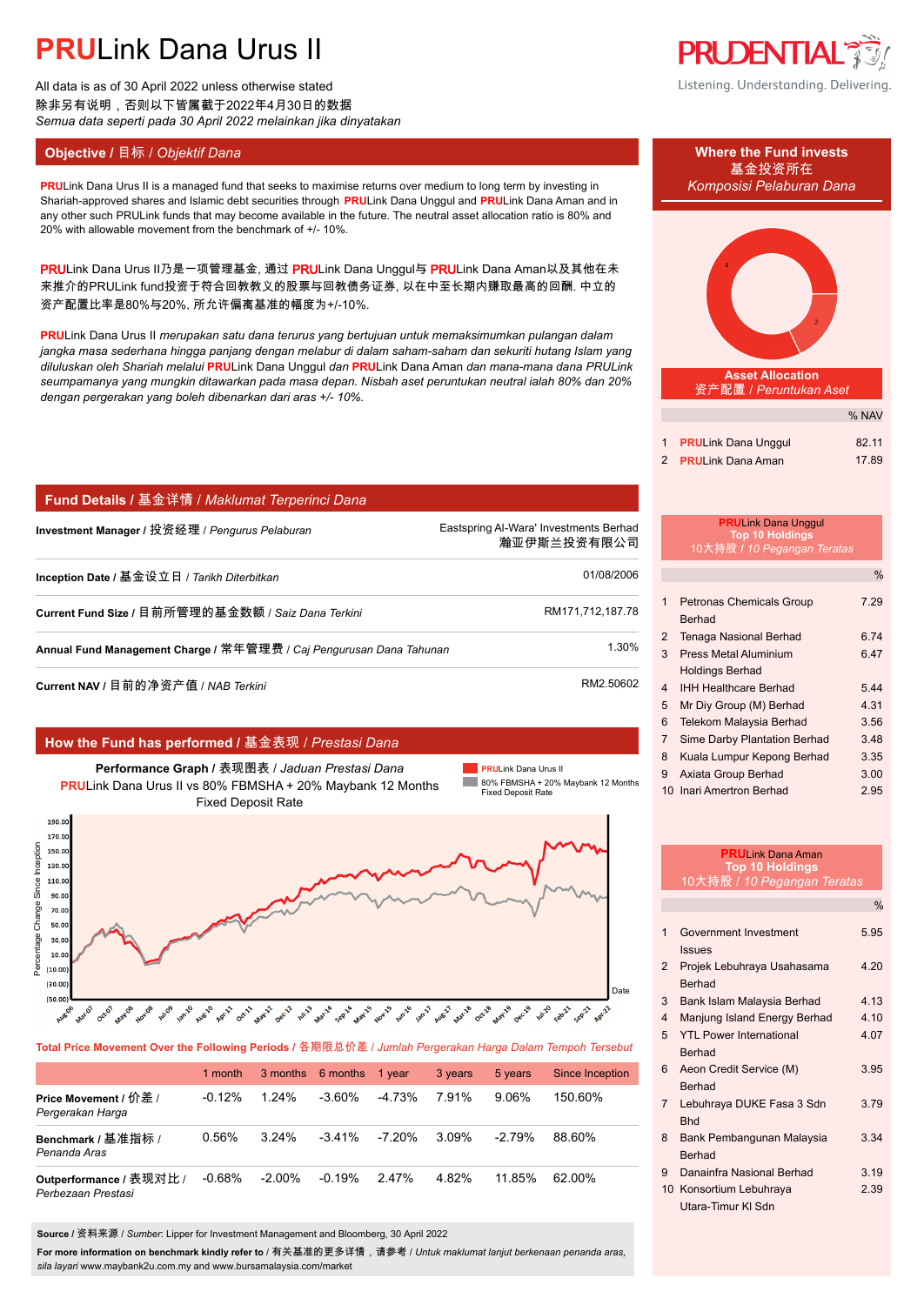All data is as of 30 April 2022 unless otherwise stated 除非另有说明,否则以下皆属截于2022年4月30日的数据 *Semua data seperti pada 30 April 2022 melainkan jika dinyatakan*

# **Monthly Update /** 每月简报 / *Peningkatan Bulanan*

## **Market Review /** 市场回顾 */ Tinjauan Bulanan*

### **Equity /** 股票市场 */ Ekuiti.*

Malaysian equity markets outperformed the Asia Pacific region , despite being a relatively quiet trading month in April with only USD 9.6 billion traded versus March's USD16.2 billion. Effective 1 April 2022, Malaysia moved towards endemic phase, lifting many travel restrictions. EPF's special withdrawal of up to RM10,000 was opened for applications early April, and within two weeks, saw approved applications of about RM40 billion, to be disbursed by the end of April. This will help drive consumption spending domestically, especially ahead of the Hari Raya festivities that began 2 May 2022. The conflict between Russia and Ukraine continued without a ceasefire being reached. Brent crude oil prices remained elevated at between USD100- 110/bbl, whilst crude palm oil prices trended higher to above RM7000/T. Foreign investors were net buyers of equity in April of RM0.8 billion, the fourth consecutive month of net inflows.

The FBM Emas Shariah Index rose 78.93 points in April to close at 11,943.35 points, up 0.66%. The FBM Small Cap Shariah index rose 3.25% for the month and outperformed the FBM Emas Shariah Index.

尽管交投相对淡静,马来西亚股市走势超越亚太区域;与3月份的162亿美元相比,4月份的成交量仅为96亿美元。大马自2022年4月1日起过渡至地方性流行病阶

- 段,并消除多项旅游限制。雇员公积金局一万令吉特别提款于4月初开放申请,批准的申请在两周内达到400亿令吉,并于4月底发放。这将有助于推动国内消费开
- 销,尤其是在开斋节庆祝活动于2022年5月2日展开的前夕。俄罗斯和乌克兰之间的冲突在无法达成停火协议下继续燃烧。布伦特原油价格维持在每桶100-110 美元之
- 间,原棕油价格则走高至每公吨7000 令吉以上。外资4 月份净买入8 亿令吉股票,是连续第四个月净流入马股。

### 富马回教全股项指数于4月份起了78.93点或0.66%,以11,943.35点挂收。富马回教小资本指数月内上涨3.25%,走势超越富马回教全股项指数。

*Pasaran ekuiti Malaysia mengatasi prestasi rantau Asia Pasifik, walaupun April merupakan bulan dagangan yang agak lengang dengan hanya USD9.6 bilion didagangkan berbanding USD16.2 bilion di bulan Mac. Berkuat kuasa 1 April 2022, Malaysia menuju ke fasa endemik, menarik balik banyak sekatan perjalanan. Pengeluaran khas KWSP sehingga RM10,000 dibuka untuk permohonan di awal April, dan dalam tempoh dua minggu, kira-kira RM40 bilion permohonan diluluskan, dan pembayaran akan dilepaskan pada akhir April. Ini akan membantu memacu perbelanjaan penggunaan dalam negara, terutamanya menjelang perayaan Hari Raya yang diraikan pada 2 Mei 2022. Konflik antara Rusia dan Ukraine yang masih berterusan tanpa persetujuan gencatan senjata dicapai. Harga minyak mentah Brent masih lagi meningkat antara USD100 hingga 110 setong manakala harga minyak sawit mentah meningkat kepada melebihi RM7000 setan. Pelabur asing adalah pembeli bersih ekuiti bernilai RM0.8 bilion, aliran masuk bersih bulan keempat berturut-turut.*

*Indeks FBM Emas Shariah meningkat 78.93 mata di bulan April lalu ditutup pada 11,943.35 mata, meningkat 0.66%. Indeks FBM Small Cap Shariah naik 3.25% di bulan tersebut dan mengatasi prestasi Indeks FBM Emas Shariah.*

### **Fixed Income /** 固定收益市场 */ Pendapatan Tetap*

*.* As widely expected, the Fed raised its federal funds rate by 50bps to 0.75%-1.00% at its May 2022 FOMC meeting and revealed its plan to shrink its balance sheet by USD47.5 billion per month starting Jun 2022 before doubling the amount to USD95 billion after three months. At his press conference, Fed Chair Powell acknowledged that inflation could remain substantially elevated and signalled more half-point hikes in the coming meetings although a 75bps hike has been ruled out for now. Powell also reiterated that the US economy is very strong and well positioned to handle the planned rate hikes, an indication that reining in inflation remains the Fed's immediate focus.

Malaysia transitioned into the endemic phase in Apr 2022 and is in talks with other countries for the recognition of Malaysia's Covid -19 vaccination and test certificates. Meanwhile, requirements for the wearing of face masks outdoors, scanning of MySejahtera and pre-departure and on-arrival tests for fully vaccinated travellers have been scrapped effective 1 May 2022. These developments coupled with the availability of antiviral drugs for the treatment of infected adults at high risk of developing severe symptoms will continue to support economic recovery. Meanwhile, World Bank lowered Malaysia's 2022 GDP growth forecast to 5.5% from 5.8% previously, while IMF revised its global and ASEAN-5 growth forecasts to 3.6% and 5.3% from 4.4% and 5.6% previously to reflect the direct impact of the Russia-Ukraine war on top of the impediments from the Omicron variant. The IMF also warned that the tightening in advanced economy could exert pressure on capital flows in emerging markets.

Malaysia's MGS curve moved significantly higher in the month of Apr 2022. The yields of the 3-year, 5-year, 10-year and 15-year MGS rose 31bps, 53bps, 53bps and 59bps respectively to close the month at 3.49%, 3.92%, 4.38% and 4.83% respectively. Similarly, yields of MGII ended higher with yields of the 3-year, 5-year, 10-year and 15-year MGII increasing 53bps, 55bps, 49bps and 52bps respectively to end the month at 3.48%, 4.05%, 4.41% and 4.82% respectively.

美联储联邦公开市场委员会(FOMC)如市场广泛预期般在2022年5月份会议将联邦基准利率上调50个基点至0.75%-1.00%区间。与此同时,美联储透露将从 2022 年 6 月开始每月缩减资产负债表475 亿美元,三个月后将翻倍至 950 亿美元。美联储主席鲍威尔在新闻发布会上承认通胀可能会继续大幅上升,并放话表示接下来的会 议将各加息50个基点,尽管目前已经排除了加息 75 个基点的可能性。鲍威尔还重申,美国经济非常强劲且能够很好地应对计划中的加息行动,表明控制通胀仍然是美 联储的当务之急。

马来西亚自2022年4月起过渡至地方性流行病阶段,同时正与其他国家就承认大马新冠肺炎疫苗接种和检测证书展开谈判。此外,自2022年5月1日起,民众在户外不 强制戴口罩、无需扫描My Sejahtera二维码以及已接种疫苗旅客出入境无需检测。除了这些发展,抗病毒药物可用于治疗有严重症状高风险感染的成年人等利好将继 续支持经济复苏。与此同时,世界银行将大马2022 年国内生产总值增长预测从此前的 5.8%下调至 5.5%。另外,国际货币基金组织将全球和东盟五国的增长预测从之 前的 4.4% 和 5.6%下调至 3.6% 和 5.3%,以反映Omicron变异体带来的逆风以外,俄乌战争的直接影响。该组织还警告说,发达经济体的经济紧缩可能会对新兴市场 的资本流动构成压力。

大马政府债券收益率曲线于2022年4月走高。3年、5年、10年和15年大马政府债券收益率分别上涨31、53、53和59个基点,以3.49%、3.92%、4.38%和4.83%结束 当月的交易。与此同时,大马政府投资票据收益率也扬升,3年、5年、10年和15年大马政府投资票据分别走高53、55、49和52个基 点,以3.48%、4.05%、4.41%和4.82%挂收。

*Seperti yang dijangkakan secara meluas, Fed menaikkan kadar dana persekutuannya sebanyak 50 mata asas kepada 0.75% hingga 1.00% semasa mesyuarat FOMC Mei 2022 dan mendedahkan rancangannya untuk mengecilkan kunci kira-kira sebanyak USD47.5 bilion sebulan bermula Jun 2022 sebelum menggandakan jumlah tersebut kepada USD95 bilion selepas tiga bulan. Sewaktu sidang akhbarnya, Pengerusi Fed, Powell mengakui bahawa inflasi boleh terus meningkat dengan ketara dan mengisyaratkan kenaikan lebih dari separuh mata dalam mesyuarat akan datang walaupun kenaikan 75 mata asas telah ditolak buat masa ini. Powell juga menegaskan bahawa ekonomi AS sangat kukuh dan berada pada kedudukan yang baik untuk mengendalikan kenaikan kadar yang dirancang, satu petunjuk bahawa* 

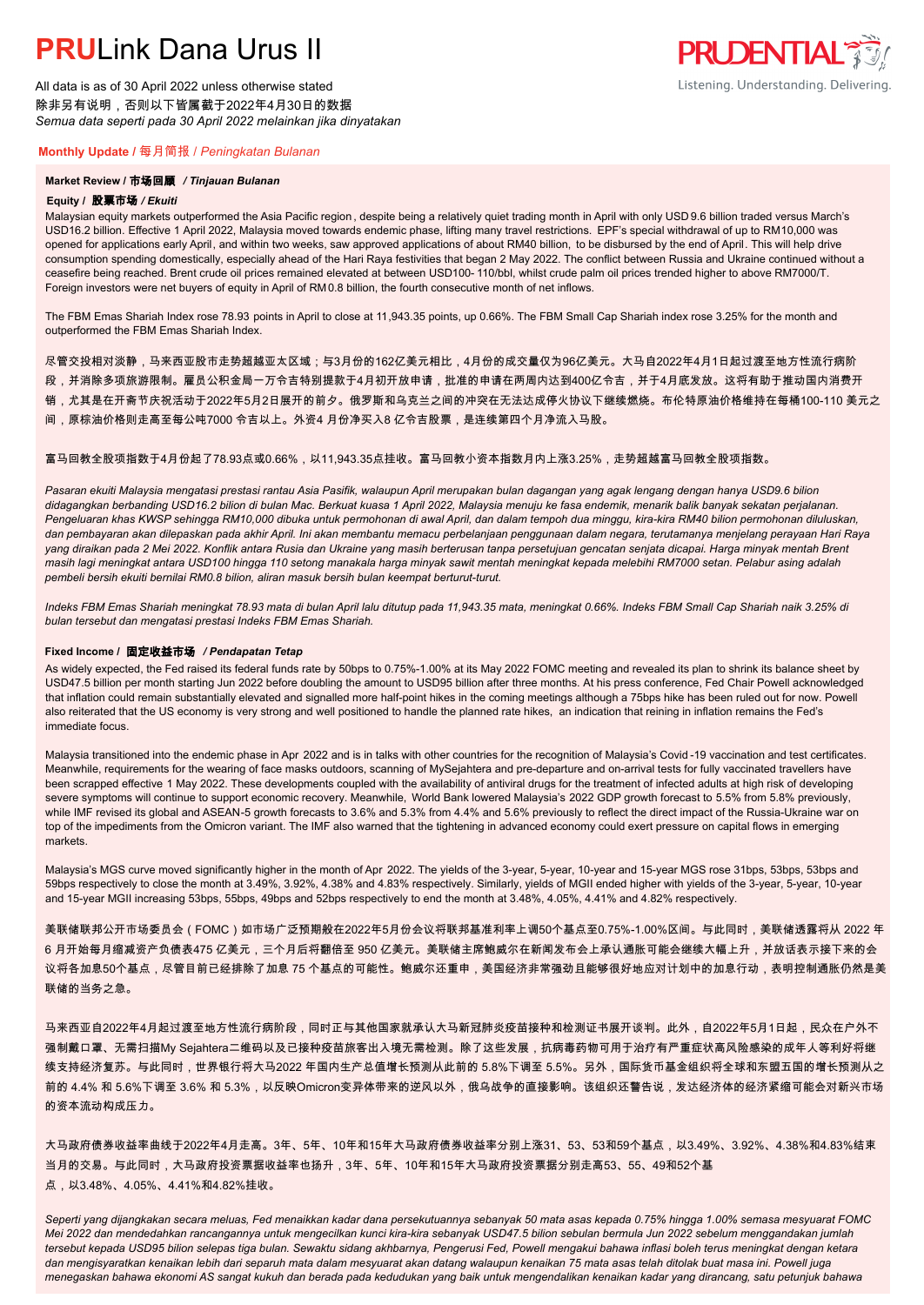All data is as of 30 April 2022 unless otherwise stated 除非另有说明,否则以下皆属截于2022年4月30日的数据 *Semua data seperti pada 30 April 2022 melainkan jika dinyatakan* **PRUDENTIAL** Listening. Understanding. Delivering.

*mengekang inflasi kekal sebagai tumpuan serta merta Fed.*

*Malaysia beralih ke fasa endemik pada April 2022 dan sedang berbincang dengan negara lain untuk pengiktirafan sijil ujian dan vaksinasi Covid-19 Malaysia. Sementara itu, keperluan untuk memakai pelitup muka di luar rumah, pengimbasan MySejahtera dan ujian sebelum berlepas dan semasa ketibaan ke atas pengembara yang lengkap divaksin telah dibatalkan berkuat kuasa 1 Mei 2022. Perkembangan ini ditambah dengan ketersediaan ubat antivirus bagi rawatan orang dewasa yang dijangkiti dan yang berisiko tinggi mengalami gejala teruk akan terus menyokong pemulihan ekonomi. Sementara itu, Bank Dunia menurunkan unjuran pertumbuhan KDNK Malaysia 2022 kepada 5.5% daripada 5.8% sebelum ini, manakala IMF menyemak semula unjuran pertumbuhan global daripada 3.6% kepada 4.4% dan ASEAN-5 daripada 5.3% kepada 5.6% untuk mencerminkan impak langsung Perang Ukraine-Rusia di samping halangan berikutan varian Omicron. IMF juga memberi amaran bahawa pengetatan melibatkan ekonomi maju boleh memberi tekanan kepada aliran modal dalam pasaran memuncul.*

*Keluk MGS Malaysia bergerak lebih tinggi dengan ketara pada bulan April 2022. Hasil MGS 3 tahun, 5 tahun, 10 tahun dan 15 tahun masing-masing meningkat 31 mata asas, 53 mata asas, 53 mata asas dan 59 mata asas lalu menutup bulan dagangan pada 3.49%, 3.92%, 4.38% dan 4.83%. Begitu juga, hasil MGII berakhir lebih tinggi dengan hasil MGII 3 tahun, 5 tahun, 10 tahun dan 15 tahun masing-masing meningkat 53 mata asas, 55 mata asas, 49 mata asas dan 52 mata asas lalu mengakhiri bulan dagangan pada 3.48%, 4.05%, 4.41% dan 4.82%.*

#### **Market Outlook /** 市场展望 */ Gambaran Bulanan*

#### **Equity /** 股票市场 */ Ekuiti*

Two months into the Russia/Ukraine conflict, a resolution towards a ceasefire has yet to be achieved. As such commodity prices are likely to remain higher for longer. Other global risks to contend with could include higher inflationary pressures resulting in the US Federal Reserve hiking rates faster and more aggressively. Nevertheless, as Malaysia moves towards endemic phase post 1 April 2022, the reopening will help support the recovery. The PM announced effective 1 May 2022 further relaxations of restrictions such as allowing the option not to wear a mask outdoors, no requirement to check-in with MySejahtera, social distancing no longer required, and fully vaccinated travelers will no longer need to do a Covid-19 test before departing Malaysia and upon arrival, and Covid-19 insurance is no longer needed for all travelers entering Malaysia. The success of the BN party in the recent Johor State Elections will fuel speculations that GE15 may be called after July 2022. A convincing win by any party will be a positive factor towards a more stable government and policy making . Whilst there are many potential headwinds on the horizon, any correction in the market would provide a good opportunity to accumulate fundamentally strong stocks.

俄罗斯与乌克兰爆发冲突两个月后尚未达成停火协议。因此,大宗商品价格可能会在更长时间内保持高位。 其他需要应对的全球风险还包括通胀压力走高使美联储更 快、更激进地加息。尽管如此,大马自2022年4月1日起过渡至地方性流行病阶段,经济重新开放将有助于支撑经济复苏。首相宣布自2022年5月 1日起进一步放宽限 制,包括允许民众选择在户外不戴口罩、无需透过My Sejahtera打卡所在地、不再需要保持社交距离,同时取消完全接种疫苗旅客离开大马之前和抵达时的测试,以 及所有入境大马的旅客无需再投保冠病保险。另一方面,国阵在最近的柔佛州选举中获得胜利使市场猜测,第 15 届全国大选可能在 2022 年 7 月之后召开。任何一方 令人信服的胜利都将是积极因素,因为这将带来一个更稳定的政府和政策制定。尽管许多潜在的不利因素目前充斥市场,任何调整都将是积累基本面强劲的股票的良 机。

*Konflik Rusia/Ukraine telah berlalu dua bulan namun resolusi ke arah gencatan senjata masih belum dicapai. Oleh itu, harga komoditi berkemungkinan kekal tinggi bagi tempoh yang lebih lama. Risiko global lain yang mungkin perlu dihadapi termasuk tekanan inflasi lebih tinggi yang menyebabkan kadar kenaikan Rizab Persekutuan AS lebih cepat lagi agresif. Namun begitu, apabila Malaysia menuju ke fasa endemik selepas 1 April 2022, pembukaan semula sempadan akan membantu menyokong pemulihan. PM mengumumkan berkuat kuasa 1 Mei 2022 lanjutan pelonggaran sekatan seperti membenarkan pilihan untuk tidak memakai pelitup muka di luar rumah, tiada keperluan untuk mendaftar masuk dengan MySejahtera, penjarakan sosial tidak lagi diperlukan, dan pengembara yang telah lengkap divaksin tidak perlu melakukan Ujian Covid-19 samada sebelum berlepas dari Malaysia dan semasa ketibaan, serta insurans Covid-19 ke atas semua pelancong yang memasuki Malaysia tidak lagi diperlukan. Kejayaan parti BN dalam Pilihan Raya Negeri Johor baru-baru ini akan memarakkan spekulasi bahawa PRU15 mungkin diadakan selepas Julai 2022. Kemenangan yang meyakinkan diraih oleh mana-mana parti akan menjadi faktor positif ke arah pembentukan kerajaan dan dasar yang lebih stabil. Walaupun mungkin terdapat banyak halangan, sebarang pembetulan pasaran akan memberikan peluang yang baik untuk mengumpul stok yang secara asasnya kukuh.*

### **Fixed Income /** 固定收益市场 */ Pendapatan Tetap*

*.* Malaysia's Mar 2022 headline inflation rate came in unchanged at 2.2% YoY as higher Food & Non-Alcoholic Beverages (+4.0% YoY) and Transportation (+2.6% YoY) inflations were partially offset by a softer growth in Housing, Water, Electricity, Gas and Other Fuels (+0.9% YoY) prices. Having said that, core inflation accelerated further to 2.0% YoY (Feb 2022: +1.8% YoY), a reflection of the broadening increase in prices of goods and services. Overall inflationary risk remains tilted to the upside although the government's commitment to ensure price stability of basic necessities could help mitigate some pressure . For 2022, full year inflation is expected to remain modest, coming in within BNM's forecast of 2.2% to 3.2%.

Markets across the globe remained highly volatile in Apr 2022, driven predominantly by higher rate hike expectations across developed markets and the ongoing geopolitical conflicts. We note that the concern over tighter global financial conditions has started to be reflected in the FX weakness and volatility in emerging economies, exerting pressure on central banks to re-assess their monetary policy stance. In Malaysia, the sovereign yield curve shifted much higher in the month of Apr 2022 despite inflationary pressure staying relatively muted thus far. In the near term, volatilities in the global market are expected to persist as sentiments continue to be weighed by concerns on global growth outlook and inflation outlook on the back of the on-going Russia-Ukraine war and China's strict Covid-19 containment measures. For 2022, we believe the main themes surrounding the Malaysian bond market are Malaysia's economic growth , inflationary pressures and monetary policy normalization, potential general elections as well as the supply-demand dynamics.

There will be three auctions in the month of May 2022, the new 30Y MGII 05/52, the re-opening of the 10-year MGS 07/32 and the re-opening of the 3-year MGII 10/25. While there is still ample liquidity in the system, the outcome of these auctions is likely to be influenced by prevailing market sentiment. On the corporate front, we expect mixed demand for corporate bonds as investors continue to be selective in their investments.

马来西亚2022年3月总体通货膨胀率按年保持不变在2.2%。食品与非酒精饮料和运输走高,按年分别起+4.0%和+2.6%;但住房、水、电、天然气和其他燃料价格(按 年+0.9%)增长放缓部分抵消了其他类别走高带来的影响。尽管如此,核心通货膨胀按年进一步加速到2.0%,比较2022年2月的是按年+1.8%;反映商品和服务价格广 泛上涨。虽然政府承诺确保基本必需品价格稳定或有助于缓解一些压力,总体通胀风险仍倾向于走高。2022 年全年通胀预计保持温和,处于国行预测的 2.2% 至 3.2% 范围内。

2022 年 4月,全球市场走势依然如过山车般波动,主要由发达市场的升息预期升温和持续的地缘政治冲突驱动。我们注意到,市场对全球金融状况趋紧的担忧已开始 反映在新兴经济体疲软和波动的外汇走势上,并为各国央行重新评估货币政策立场带来了压力。在马来西亚,尽管通胀压力迄今相对温和,主权收益率曲线于2022 年 4 月进一步走高。短期内,持续上演的俄乌战争和中国实施的严格Covid-19 遏制措施对全球增长和通胀前景带来的担忧继续打压市场情绪;在此情景下,全球市场预 计将持续波动。2022 年,我们认为围绕马来西亚债券市场的主要主题包括大马经济增长、通胀压力和货币政策正常化、潜在的全国大选以及供需动态。